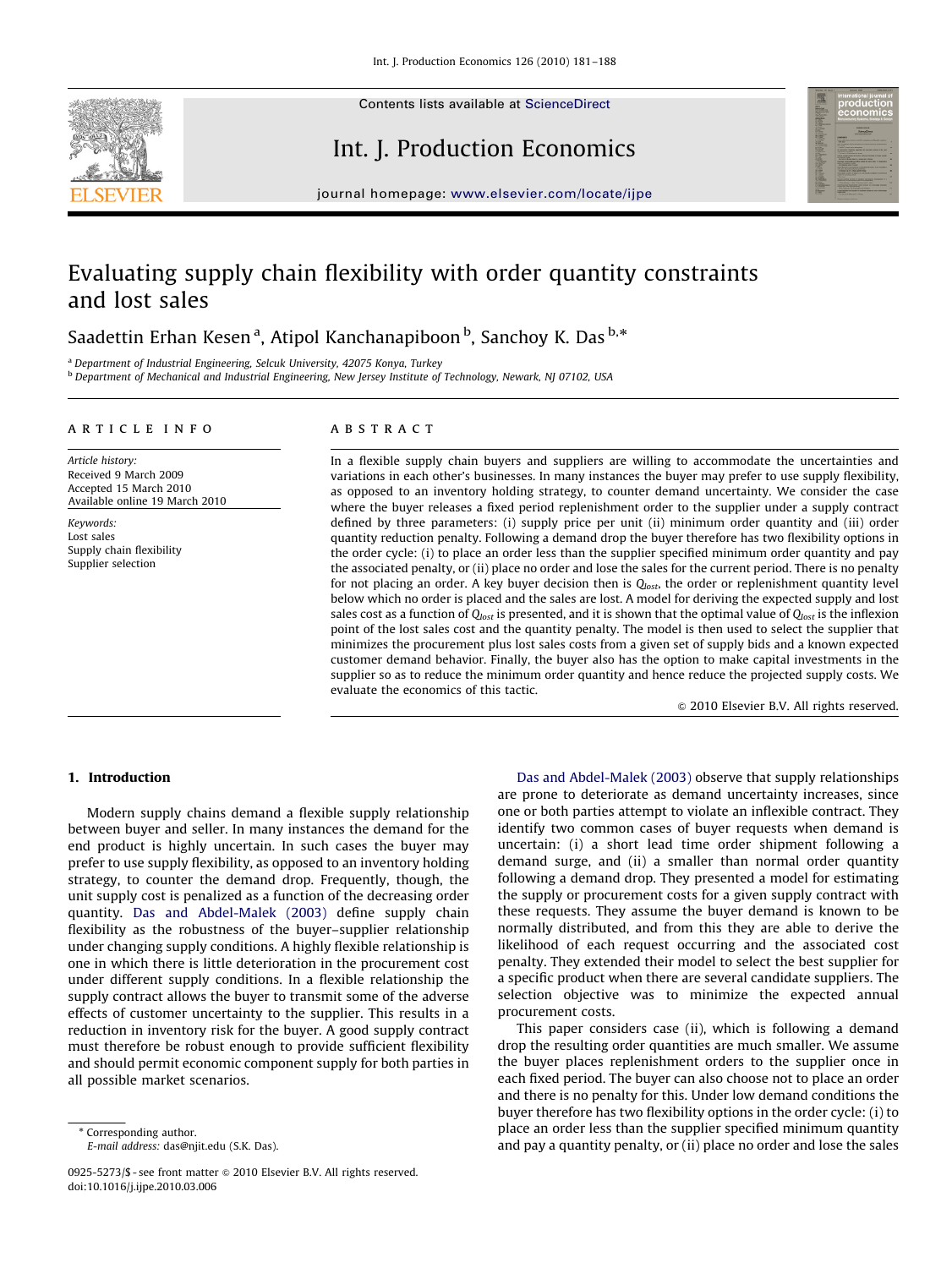for the current period and accept the lost sales penalty. The two penalty functions are inversely related; hence as demand drops below the minimum quantity, the buyer will first opt for option (i) then if the demand drops further the second option is more attractive. The second flexibility was not considered by [Das and](#page--1-0) [Abdel-Malek \(2003\)](#page--1-0), and in effect the penalty increased monotonically as the order quantity decreased. Here both flexibility options are considered, and the demand point where the switch occurs is derived. Note that there is a third option in which the buyer places an order equal to the supplier specified minimum quantity. In this option the buyer avoids both penalties, but exposes itself to an inventory risk. We assume that the buyer has already decided that this is not an efficient option.

Companies are increasingly convinced that when demand drops it is better to lose the sales rather than expose the supply chain to substantial inventory risk and discount pricing. We define as  $Q<sub>lost</sub>$  the demand or order quantity level below which the buyer opts not to place a replenishment order and accepts the lost sales. In this paper we develop a model for deriving the expected supply costs plus lost sales cost as a function of  $Q_{lost}$ . We show that the optimal value of  $Q_{lost}$ , in the context of the annual procurement cost, is simply the inflexion point of the lost sales cost and the quantity penalty.

The model is then used to select the supplier that minimizes the procurement plus lost sales costs. This assumes there are a given set of supply bids and a known expected customer demand behavior. The supply bid is the supply contract proposed by each of the candidate suppliers. The contract specifies the minimum supply quantity above which there is no cost penalty, and the cost penalty function below the minimum quantity. Once a supplier is selected, then additional collaborations may occur between buyer and supplier in an effort to increase the supply flexibility. One common tactic is capital investment in the supplier facilities, these may be used to reduce setup costs or purchase more efficient equipment. The buyer offers to pay for these investments, and in exchange the supplier offers to reduce the minimum order quantity. We present a model for evaluating the economics of this buyer investment.

#### 1.1. Lost sales as a supply chain tactic

The  $(s, S)$  or base stock reorder inventory policy has traditionally been the most widely applied inventory policy. Here s is the inventory level below which a replenishment order is placed and potentially some of the demand is unmet. Conceptually, two situations appear when demand is unmet, they are either backlogged (backordered) or the sales are lost. Most analysis of the (s,S) model assumes the unmet demand is backordered. [Corsten and Gruen \(2004\)](#page--1-0) observe though, that in large parts of the retail industry unmet demand converts into lost sales. [Bendre](#page--1-0) [and Thorstenson \(2008\)](#page--1-0) find that the lost sales case has considerable significance as a supply chain tactic. Especially, in sectors like specialty retails and spare parts where it is frequently observed as the standard business practice in case of shortages.

The current trend towards lean supply chains demands a greater balance between inventory and service levels. In many cases the trend is to minimize the inventory risk by ordering smaller replenishment quantities that are equal to the demand forecast. This is particularly true in retail sectors such as electronics, where product price declines are common. When the demand drops to levels where the supply costs negate potential profits, then buyers are willing to accept the lost sales and consequently avoid the inventory risk. [Agrawal et al. \(2002\)](#page--1-0) recommend that in developing sourcing strategies one must consider the performance capabilities of the supply base. Furthermore, they state that the supplier selection decision must consider cost differences, lead times, and flexibility of production. The model presented here can be used to select suppliers in such settings, and prescribe the order level below which sales are selectively lost.

### 2. Related research

There is an extensive literature associated with lost sales inventory models. For instance, [Hill et al. \(2007\)](#page--1-0) consider a singleitem, two echelon, continuous-review inventory model in which several retailers have their stock replenished from a central warehouse. [Aprile et al. \(2006\)](#page--1-0) study some supply chain configurations based on different degrees of flexibility referring to both process and logistics aspects. [Wijngaard \(2004\)](#page--1-0) investigates the influence of a restricted production capacity on the effect of advance demand information. On the other hand, [Dai](#page--1-0) [et al. \(2008\)](#page--1-0) study a two-echelon supply chain with one supplier and two retailers. The supplier carries all inventories and replenishes the retailers as needed. [Chiang and Monahan \(2005\)](#page--1-0) propose a two-echelon dual channel inventory model based on queuing model. They develop operational measures of supply chain flexibility by defining a cost structure, which captures two different operational cost factors: inventory holding cost and lost sales cost. Some researchers assume that the shortages are backlogged for sometime before becoming lost sales. [Bassok and](#page--1-0) [Anupindi \(1997\)](#page--1-0) studies minimum order quantity with shortages that can be backlogged. They derive the optimal purchase policy for the buyer for a given total minimum quantity commitment and a discounted price. [Lodree \(2007\)](#page--1-0) determine optimal stocking policies for a supply chain characterized by long procurement lead time with shortages that are partially backlogged. Once a shortage is realized, the supplier has the option to initiate an emergency replenishment at an expensive premium or incur lost sales penalty, and the buyer has the option to wait for the supplier's replenishment or to fulfill the shortage from the supplier's competitors. They also consider contract cancellation.

In contrast to the low demand case studied here, some researchers have studied the case where demand cannot be met from the supplier's capacity and an additional supply source is considered. [Sinha and Sarmah \(2007\)](#page--1-0) consider a two-stage supply chain, in which the supplier's production capacity is less than the annual demand of the retailer. The supplier may recover the deficit by procuring the same from an external source at a certain price and then supplying it back to the retailer. [Mohebbi \(2003\)](#page--1-0) presents an analytical model for computing the stationary distribution of the on-hand inventory system with compound Poisson demand, Erlang distributed lead time, and lost sales, where the supplier can assume one of the two ''available'' and ''unavailable'' states at any point in time according to a continuous-time Markov chain. [Chang \(2007\)](#page--1-0) studies the problem of relationship management in supply chains from the point view of a supplier providing a certain proportion of compensation for buyers when stock-outs occur. Findings indicate that the demand rate for inventory system of the supply chain from external market will change when there is lost resulted by stock-outs. Therefore, it will be feasible that initiator (i.e. the supplier) make appropriate compensation for buyer in case of stock-outs so as to maintain cooperative relationship with buyer and improve the operation efficiency of complete supply chain system.

[Diponegoro and Sarker \(2006\)](#page--1-0) discuss a production supply problem with fixed shipment batch and fixed delivery intervals of finished product. A pragmatic method was proposed to determine near optimal cycle time, batch size, and the number of orders for a finite planning horizon. They show that the problem with lost